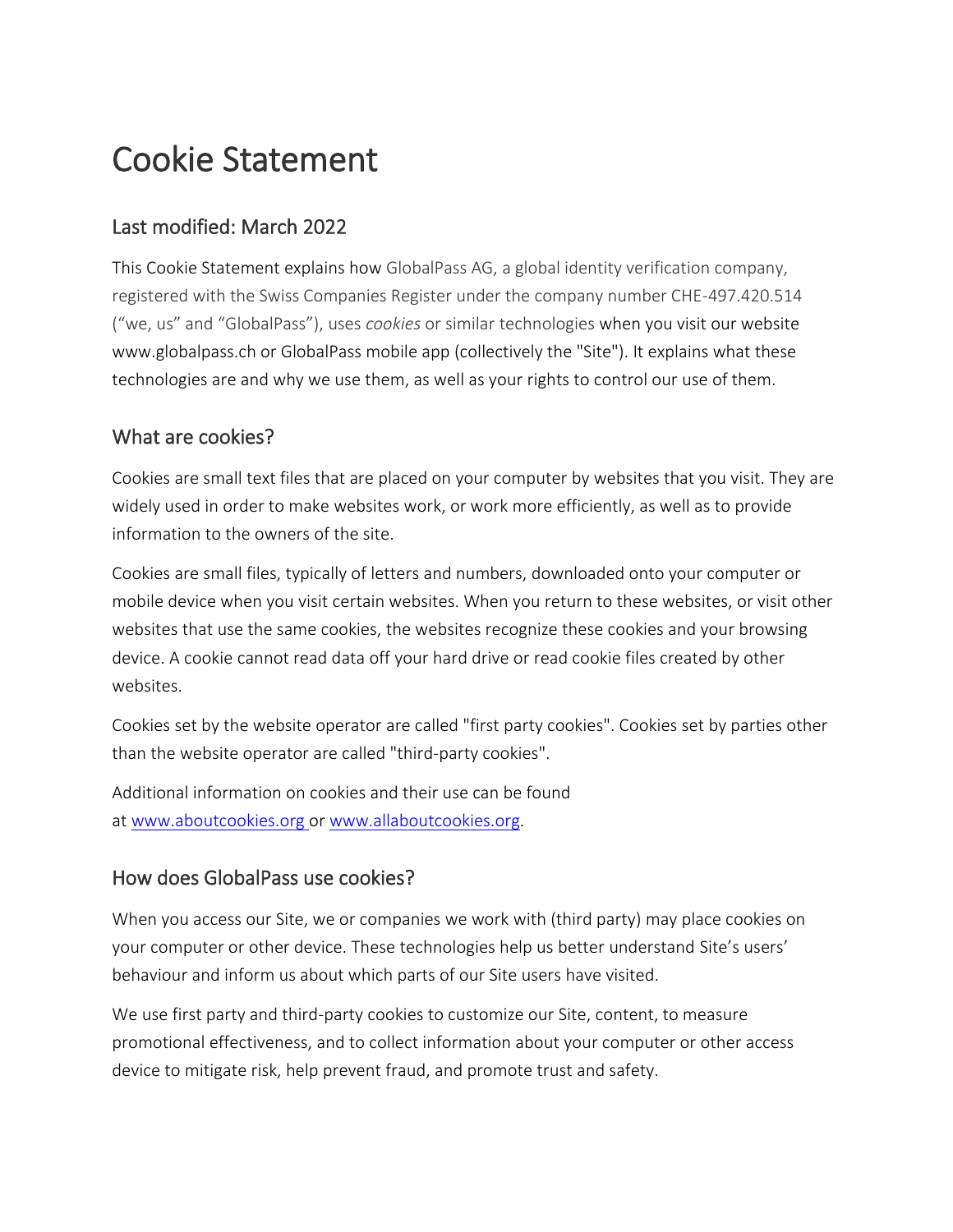We do not control the types of information collected and stored by these third-party cookies. You should check the third-party's website for more information on how they use cookies.

Not all cookies we use collect user's personal data. The following are some examples of nonpersonal information that we collect and how we may use it:

- We may collect information such as your language, location, and the time zone so that we can better understand user behaviour and improve our Site;
- We may collect information regarding user activities on our Site, which is used to understand which parts of the Site are of most interest. We process this data in aggregated form and it does not allow us to identify you personally.

# What types of cookies does GlobalPass use?

#### Strictly Necessary (Essential) Cookies

These cookies are essential because they enable you to browse our Site and use certain features. Without these cookies, some services cannot be provided. The use of such cookies does not require the user's consent. Such cookies include:

- technical cookies essential for the correct functioning of the Site and to provide the service offered and requested by the user;
- security cookies, which are used to detect authentication abuses and are associated with functionality explicitly requested by the user for a limited and permanent period of time.

#### Performance/Analytics Cookies

These cookies collect information about how you use our Site. For example, a performance/analytics cookie will collect information about which pages you go to most often, how much time you spend on that page, or if you get error messages from certain pages. These cookies do not gather information that identifies you. The information these cookies collect is anonymous and is only used to improve how our Site works.

## Functionality Cookies

These cookies allow us to remember the choices you make and to tailor our services so we can provide relevant content to you. For example, a functionality cookie can remember your